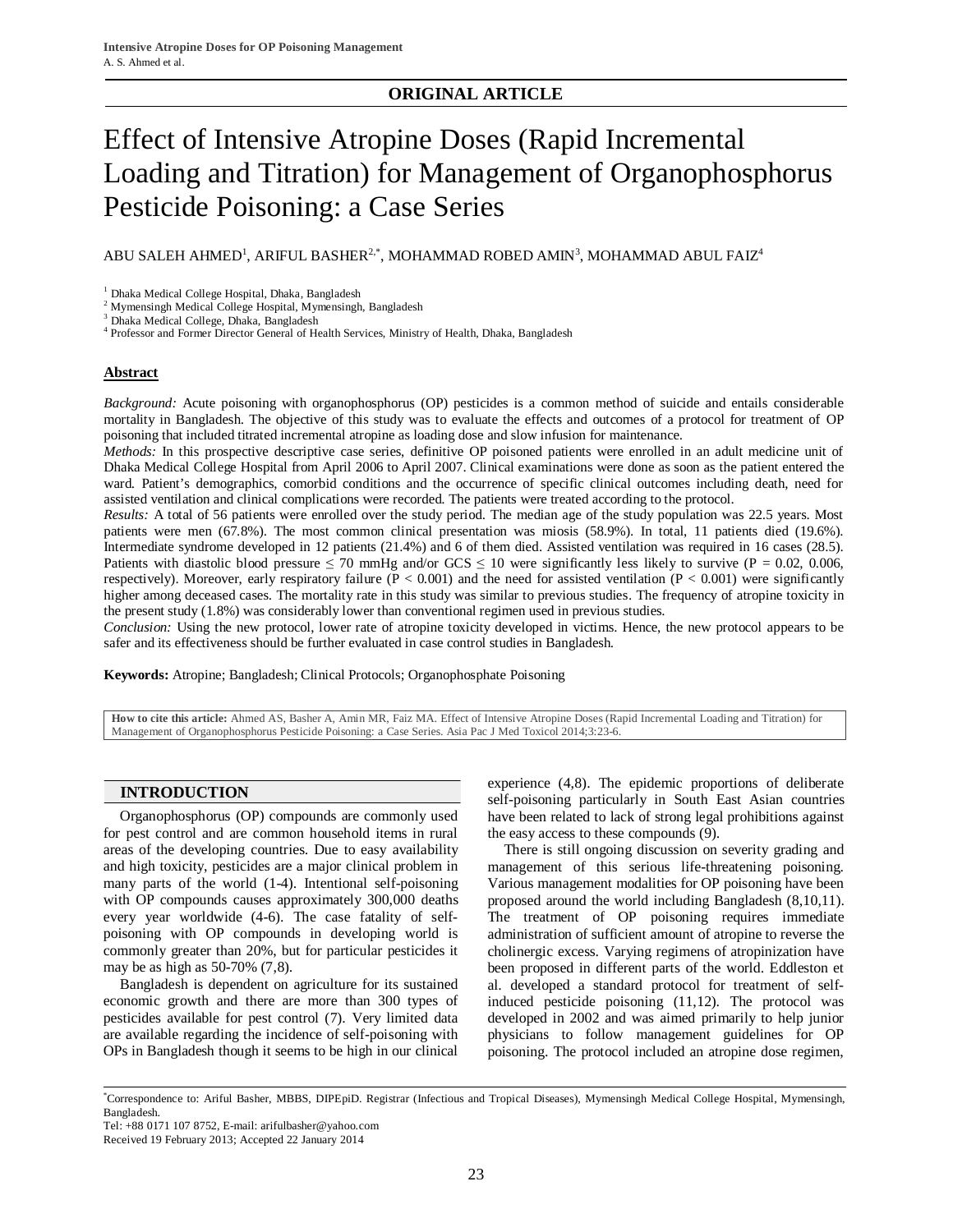target end-points for atropine therapy, markers to assess atropine toxicity, oxime therapy and supportive treatments.

The objective of this study was to evaluate the effects and outcomes of this protocol (especially atropine therapy) for treatment of OP poisoned patients in Bangladesh.

# **METHODS**

#### *Patients*

In this prospective descriptive case series, patients were enrolled in an adult medicine unit of Dhaka Medical College Hospital from April 2006 to April 2007. All patients had a history of OP ingestion within the maximum of past 24 hours and had clinically confirmed cholinergic features. Written informed consent was taken from patients or their close relatives. Patients were excluded if they were admitted after 24 hours of ingestion or were unwilling to give written consent. Pregnant and under 16-year-old patients were also excluded.

#### *Procedures*

A complete history was taken from each patient or entourage. Particular emphasis was given to determine the poison ingested as it is helpful in diagnosis of suspicious cases. The specific type of OP ingested was confirmed by identification of the brand name or examination of the bottle. Occasionally the poison could not be found in the vicinity, and thus, relatives were asked to purchase the same poison from the dealers. Previous studies have shown that this approach can be reliable for identification of the ingested pesticide (13). Clinical examinations were done as soon as the patient entered the ward. Toxicological screening and plasma cholinesterase measurements were not done due to limited facilities. All patients were prospectively monitored with regular measurement of their pulse rate and blood pressure by qualified physicians. The physicians also recorded patient's demographics, comorbid conditions and the occurrence of specific clinical outcomes including death, need for assisted ventilation and clinical complications.

# *Treatment*

The treatment was started according to the protocol with quick initial assessment of main clinical features of OP poisoning including miosis, excessive sweating, wheeze or poor air entry, bradycardia and hypotension (11,12). The treatment protocol includes:

A) Rapid loading dose of intravenous atropine:

Intravenous atropine of 1.8-3.0 mg was given at the start. In case of no improvement in said 5 parameters, the doubled dose of atropine would be given every five minutes. This trend was repeated until all clinical signs of atropinization were clearly evident. If the clinical diagnosis of OP poisoning could not be clearly established, 0.6 mg intravenous atropine was administered. If all the parameters mentioned in the initial assessment were satisfactory, then the patients were considered to be "atropinized"; i.e., over 20 beats/min increase in heart rate excluded the necessity of further atropinization.

B) Maintenance dose and fluid therapy: Once the patient was atropinized with clear lungs, good heart rate (> 80 bpm), satisfactory blood pressure (systolic  $> 80$  mmHg) and

good urine output, then atropine infusion was started and maintained at 10-20% of total atropine dose used for achieving atropization in every hour (10-20% of loading dose/hour). The maintenance dose should be mixed with 1,000 mL of isotonic fluid and be infused at a rate of 40 micro-drops per minute as a continuous infusion for at least 24 hours after resolving cholinergic crisis.

Note: Following the initial atropinization, patients had to be reassessed for the five features of atropinization every 15 minutes. When atropinization could not be achieved (bronchospasm or bradycardia, sweating and miosis), further bolus atropine was administered. This dose was decided by the treating clinician and the maintenance infusion was subsequently adjusted by 10-20% of total bolus dose in the initial loading. After atropinzation, patients were observed at least every hour for 6 hours. If atropine toxicity developed (confusion, pyrexia, absent bowel sounds; all three should be present), atropine was stopped and patients were closely monitored. Intravenous diazepam was administered in case of agitation. Atropine could be restarted at 70-80% of previous rate after toxicity resolved. Patients were also carefully monitored for development of intermediate syndrome (broken neck sign, use of accessory muscles for respiration, nasal flaring, tachypnea, sweating, cranial nerve palsies, and proximal muscle weakness).

C) Additional treatments: Pralidoxime was given to the patients with the loading dose of 30 mg/kg followed by infusion at 8-10 mg/kg/hour for 7 days or until clinical recovery (12-24 hours post-atropinization), whichever was longer. The patients also received standard medical care under the hospital admitting consultant physician.

*Outcome measures*

The primary outcome measure was reduction in mortality. The secondary outcome measures included the number of patients requiring assisted ventilation or life support, atropine toxicity and recovery with sequelae. These were observed side by side in every enrolled patient.

*Ethics and statistical analysis*

The study was approved by the ethical committee of Dhaka Medical College. Data were collected with structured questionnaire after proper management. The data were processed with SPSS-16 (SPSS Inc., Chicago, IL). Clinical characteristics were summarized using frequency (percentage) for categorical data and median (interquartile range [IQR]) for non-normally distributed continuous variables. The data on atropine dosing was analyzed using the Kruskal Wallis test. Student t-test was used for comparing the mean between two groups. Proportions were compared with the chi square test.  $P \le 0.05$  was considered as significant.

# **RESULTS**

A total of 56 patients were enrolled over the study period. The median age of the study population was  $22.5$  (range  $=$ 14-50) years. Most patients were men (67.8%). The type of poison could be determined in 64.3% of cases that the most common compound used was malathion (33.9%). The clinical presentations of patients in initial assessment are shown in table 1. The most common clinical presentation was miosis (58.9%) followed by hypotension (35.7%).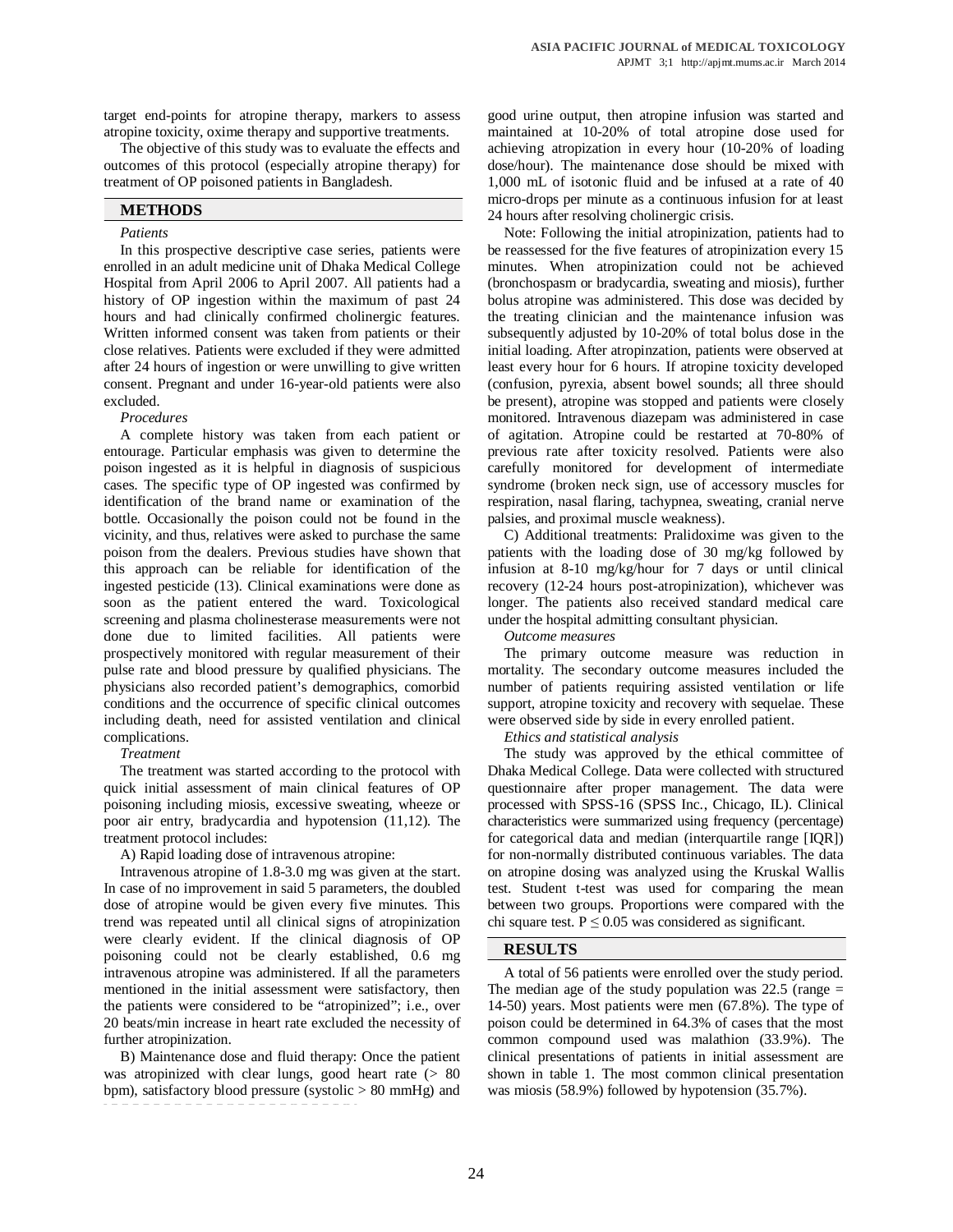| <b>Table 1.</b> Demographic and clinical features of patients |  |
|---------------------------------------------------------------|--|
|                                                               |  |

| Demographic and clinical features                                         | Survivor    | Death       | P value |
|---------------------------------------------------------------------------|-------------|-------------|---------|
|                                                                           | $(n = 45)$  | $(n = 11)$  |         |
| Mean age (year)                                                           | 22.0        | 22.7        | 0.41    |
| Female : Male, n                                                          | 17:28       | 1:10        | 0.06    |
| Miosis, $n$ $(\%)$                                                        | 25(55.5)    | 8(72.7)     | 0.24    |
| Excessive sweating, $n$ $(\%)$                                            | 9(20)       | 3(27.3)     | 0.43    |
| Poor air entry, $n$ $(\%)$                                                | 11(24.4)    | 5(45.4)     | 0.15    |
| Bradycarida, n (%)                                                        | 5(11.1)     | 1(9.1)      | 0.66    |
| Hypotension, $n$ $(\%)$                                                   | 16(35.6)    | 4(36.4)     | 0.61    |
| Pulse rate (beats/min), $n$ (%)                                           | 90.4 (19.2) | 99.6 (21.9) | 0.54    |
| Systolic blood pressure, mean (SD)                                        | 110.9(21.5) | 105.9(26.1) | 0.22    |
| Diastolic blood pressure, mean (SD)                                       | 71.3(11.2)  | 70.0 (17.9) | 0.02    |
| Body temperature (centigrade), mean (SD)                                  | 36.9(0.7)   | 36.8(1.0)   | 0.62    |
| Time interval between poisoning and hospital admission (hours), mean (SD) | 5.8(5.4)    | 6.4(4.8)    | 0.94    |
| GCS on admission, mean (SD)                                               | 13.6(2.7)   | 10.3(4.7)   | 0.006   |

The median duration of hospital stay was  $4 (IQR = 3.6$  to 6) days. The median amount of atropine used was 61.2 (IQR  $= 27$  to 122.4) mg. There was no significant difference in the total dose of atropine administered between survivor and deceased patients (Table 2). The mean dose of pralidoxime administered to all patients was  $14.5$  (range = 0-85.5) g. Thirty two patients (57.1%) received no pralidoxime. Intermediate syndrome developed in 12 patients (21.4%) and 6 of them died. Assisted ventilation was required in 16 cases (28.5). The majority of patients who developed intermediate syndrome (11 out of 12) required assisted ventilation. Due to limited facility, assisted ventilation could be provided only for 6 cases (10.7%). Diastolic blood pressure (DBP) and GCS were significantly different between recovered and fatal cases ( $P = 0.02$ , 0.006, respectively). In this regard, patients with DBP of equal or less than 70 mmHg and/or GCS of less than 10 were less likely to survive. Moreover, death was higher among male patients ( $P = 0.06$ ). In addition, early respiratory failure  $(P < 0.001)$  and the need for assisted ventilation ( $P < 0.001$ ) were significantly higher among deceased cases.

Complications were developed in 7 cases (12.5%) and were included aspiration pneumonia in 3 cases (5.3%), hypoxic encephalopathy in one case (1.8%), ventricular tachycardia in one case (1.8%), ventricular bigeminy in one case (1.8%) and atropine toxicity in one case (1.8%). The mortality rate in overall was 19.6%; however, this rate was higher among patients who developed complications (85.7%; 6 out of 7). The mean time to discharge or death of the patients was 135.2 hours. Eight patients died due to lack of ventilatory support in the intensive care unit (ICU). By comparing the patients who received assisted ventilation and those who required but did not receive this care due to facility limitations, the risk ratio for death in patients requiring assisted ventilation due to early respiratory failure or intermediate syndrome was found to be 0.031 (95% CI: 0.005-0.19). Six patients were admitted to the ICU, of which 3 patients (50%) survived. The cause of death

in patient who died in ICU was aspiration pneumonia, hypoxic encephalopathy and refractory circulatory failure.

# **DISCUSSION**

OP compounds are known since 1854 but their toxicity on humans has been recognized since 1930s (13,14). Pesticide poisoning is a major health problem in Bangladesh (4,8). This problem is compounded by the fact that approximately 35% of acutely poisoned patients require intensive care and mechanical ventilation (15). A uniform management guideline which can help primary care physicians to deal properly with this clinical problem was considered to be essential. In this case series, the effect of a protocol of atropine administration for OP poisoning that has been newly instituted in Bangladesh was evaluated. In the conventional method, bolus atropine was used intermittently and each patient was only managed according to physician's judgment. Hence, high dose atropine could occasionally be administered and consequently the patient would develop atropine toxicity. On the other hand, under-dosing of atropine could endanger the life of many patients (16). Notwithstanding, the new regimen that was used in this study included titration, and slow infusion of atropine as soon as achieving atropizniation.

The mortality rate in this study was similar to a study done by Eddleston et al. on OP poisoned patients with this protocol (11). However, this rate still seems high which could be due to delayed transfer of patient to the hospital, injudicious use of gastric lavage that later may lead to chemical pneumonitis and aspiration pneumonia, limited number of mechanical ventilators, lack of resources, lack of trained personnel, lower socioeconomic status of the patients and negative attitudes towards patients with suicidal attempt. Mortality rate was markedly higher among those who developed complications. Early intervention to prevent complications may improve the outcomes. Besides, the frequency of atropine toxicity in the present study (1.8%) was considerably lower than conventional regimen (48%) that was used in the study by Perera et al. (16).